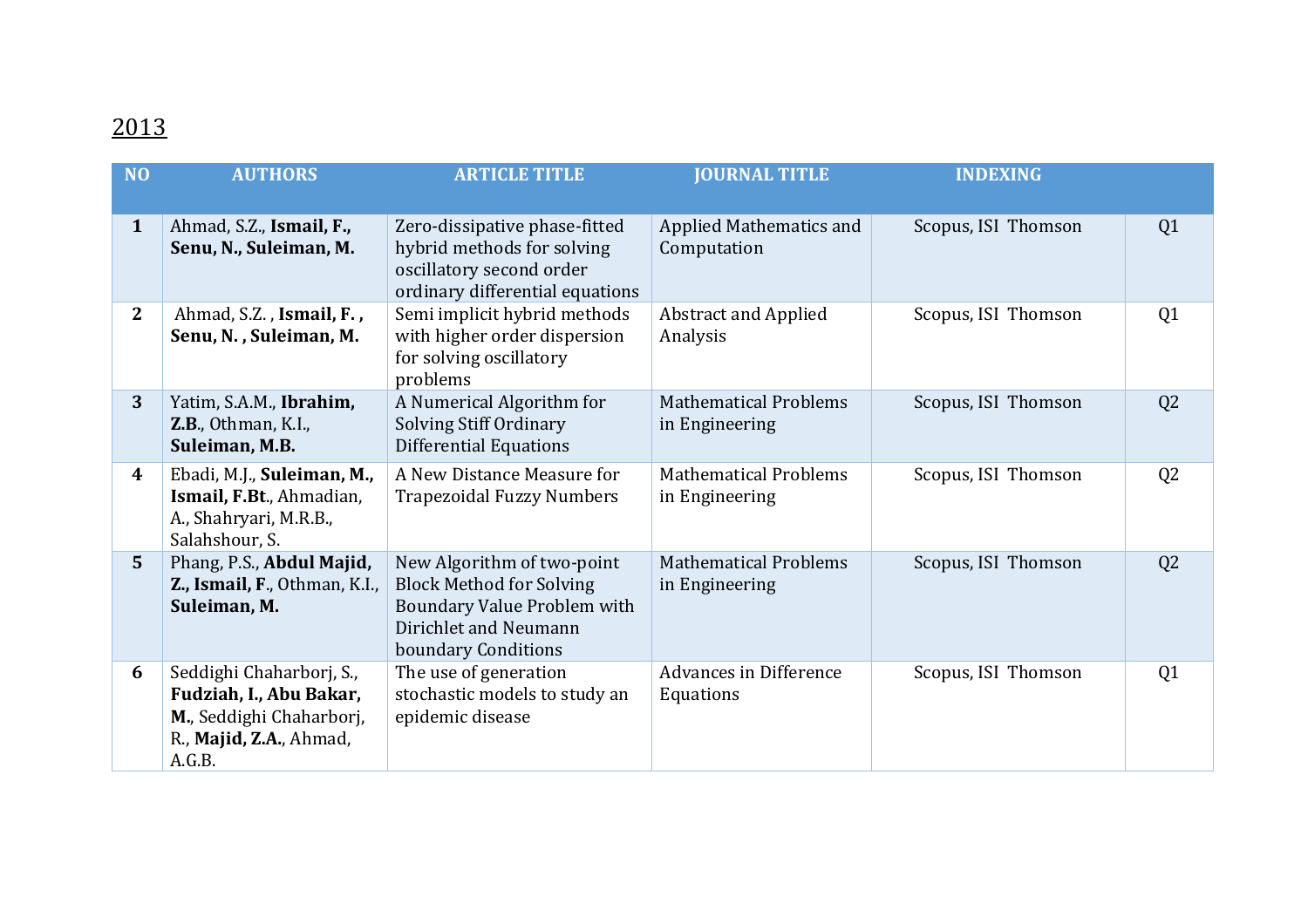| $\overline{7}$ | Sarkhosh Seddighi<br>Chaharborj, Fudziah<br>Ismail, Fakhreddin Abedi<br>and Mahendran Shitan                             | Quadrupole mass filter with<br>fuzzy initial conditions                                                                                                                       | Advances in Difference<br>Equations            | Scopus, ISI Thomson | Q <sub>1</sub> |
|----------------|--------------------------------------------------------------------------------------------------------------------------|-------------------------------------------------------------------------------------------------------------------------------------------------------------------------------|------------------------------------------------|---------------------|----------------|
| 8              | Faranak Rabiei, Fudziah<br>Ismail, Ali Ahmadian, and<br>Soheil Salahshour                                                | Numerical Solutions of<br>Second-Order Fuzzy<br>differential Equation Using<br>Improved Runge-Kutta<br>Nystrom Method                                                         | <b>Mathematical Problems</b><br>in Engineering | Scopus, ISI Thomson | Q <sub>2</sub> |
| 9              | Seddighi Chaharborj, S.,<br>Ismail, F., Gheisari, Y.,<br>Seddighi Chaharborj, R.,<br>Abu Bakar, M.R., Abdul<br>Majid, Z. | Lie Group Analysis and<br><b>Similarity Solutions for Mixed</b><br><b>Convection Boundary Layers</b><br>in the Stagnation-Point Flow<br>toward a Stretching Vertical<br>Sheet | <b>Abstract and Applied</b><br>Analysis        | Scopus, ISI Thomson | Q <sub>1</sub> |
| 10             | Ali Ahmadian, Mohamed<br>Suleiman, Soheil<br>Salahshour and Dumitru<br>Baleanu                                           | A Jacobi operational matrix for<br>solving a fuzzy linear<br>fractional differential equation                                                                                 | Advances in Difference<br>Equations            | Scopus, ISI Thomson | Q <sub>1</sub> |
| 11             | Norfifah Bachok, Anuar<br>Ishak and Ioan Pop                                                                             | Boundary layer stagnation-<br>point flow towards a<br>stretching/shrinking sheet in a<br>nanofluid                                                                            | Journal of Heat Transfer                       | Scopus, ISI Thomson | Q <sub>2</sub> |
| 12             | Norfifah Bachok, Anuar<br>Ishak, Roslinda Nazar,<br><b>Norazak Senu</b>                                                  | Stagnation-point flow over a<br>permeable<br>streching/shrinking sheet in a<br>copper-water nanofluid                                                                         | <b>Boundary Value</b><br>Problems              | Scopus, ISI Thomson | Q <sub>2</sub> |
| 13             | Bachok, N., Ishak, A., Pop,<br>I.                                                                                        | <b>Mixed Convection Boundary</b><br>Layer Flow over a Moving<br>Vertical Flat Plate in an                                                                                     | <b>PLoS ONE</b>                                | Scopus, ISI Thomson | Q <sub>1</sub> |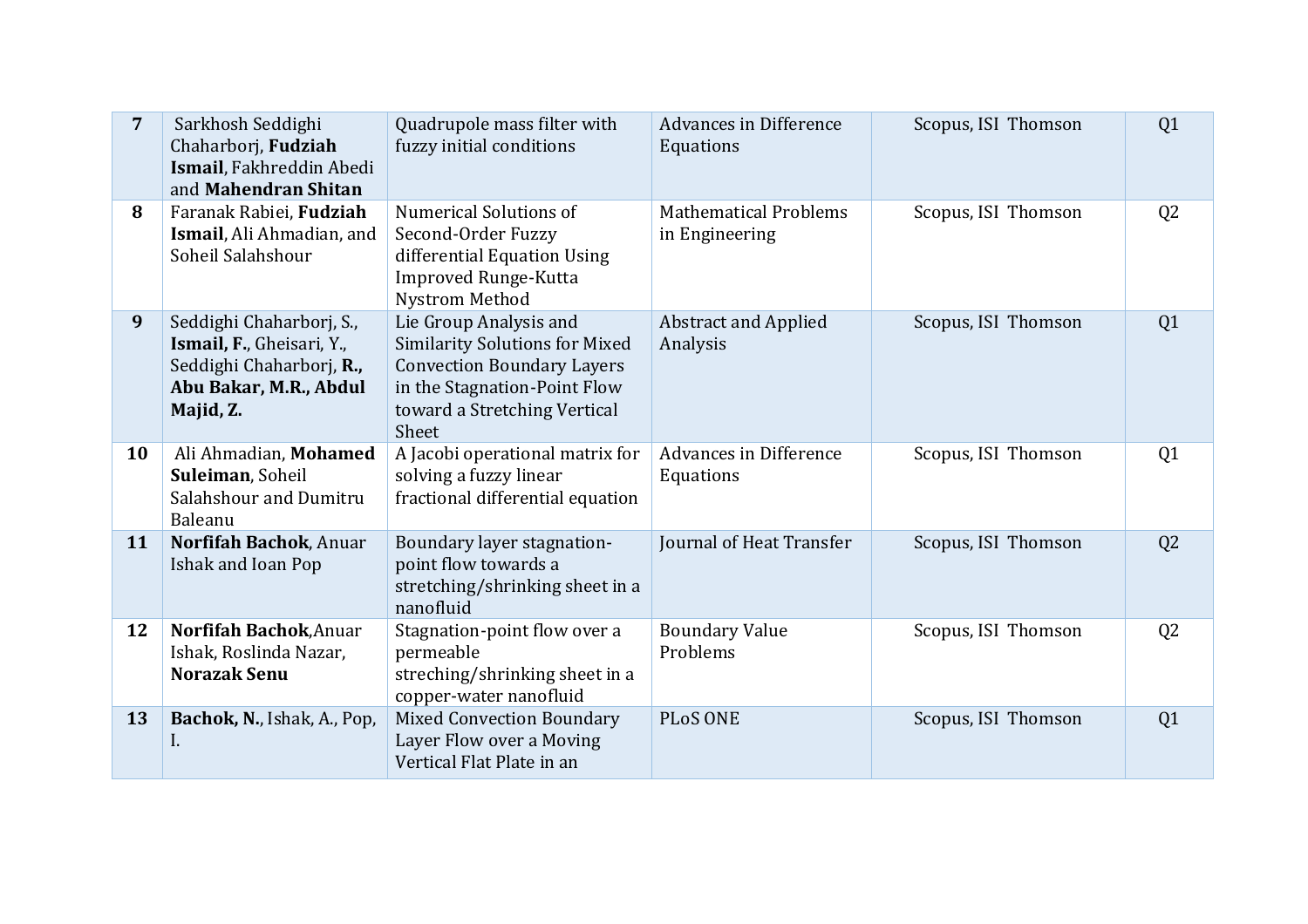|    |                                                     | <b>External Fluid Flow with</b><br><b>Viscous Dissipation Effect</b>                                                                                     |                                                |                     |                |
|----|-----------------------------------------------------|----------------------------------------------------------------------------------------------------------------------------------------------------------|------------------------------------------------|---------------------|----------------|
| 14 | Merkin, J.H., Bachok, N.,<br>Jaradat, M.A., Pop, I. | A similarity solution for the<br>flow and heat transfer over a<br>moving permeable flat plate in<br>an external free stream: Case<br>of strong injection | Meccanica                                      | Scopus, ISI Thomson | Q <sub>2</sub> |
| 15 | Ashrafi, A., Seow, H.-V.,<br>Lee, L.S., Lee, C.G.   | The efficiency of the hotel<br>industry in Singapore                                                                                                     | <b>Tourism Management</b>                      | Scopus, ISI Thomson | Q <sub>1</sub> |
| 16 | Abedi, F., Leong, W.J.,<br>Seddighi Chaharborj, S.  | On the asymptotical and<br>practical stability of stochastic<br>control systems                                                                          | <b>Mathematical Problems</b><br>in Engineering | Scopus, ISI Thomson | Q <sub>2</sub> |
| 17 | Mursaleen, M., Kiliçman,<br>A.                      | Korovkin second theorem via<br><b>B</b> -statistical A-summability                                                                                       | <b>Abstract and Applied</b><br>Analysis        | Scopus, ISI Thomson | Q1             |
| 18 | Inc, M., Akgül, A.,<br>Kiliçman, A.                 | A novel method for solving<br>KdV equation based on<br>reproducing kernel hilbert<br>space method                                                        | <b>Abstract and Applied</b><br>Analysis        | Scopus, ISI Thomson | Q1             |
| 19 | Shrideh Khalaf Qasem Al-<br>Omari, Adem Kılıçman    | An estimate of Sumudu<br>transforms for Boehmians                                                                                                        | <b>Advances in Difference</b><br>Equations     | <b>ISI Thomson</b>  | Q <sub>1</sub> |
| 20 | Karadeniz Gözeri, G.,<br>Pekin, A., Kiliçman, A.    | On the transcendence of some<br>power series                                                                                                             | <b>Advances in Difference</b><br>Equations     | Scopus, ISI Thomson | Q <sub>1</sub> |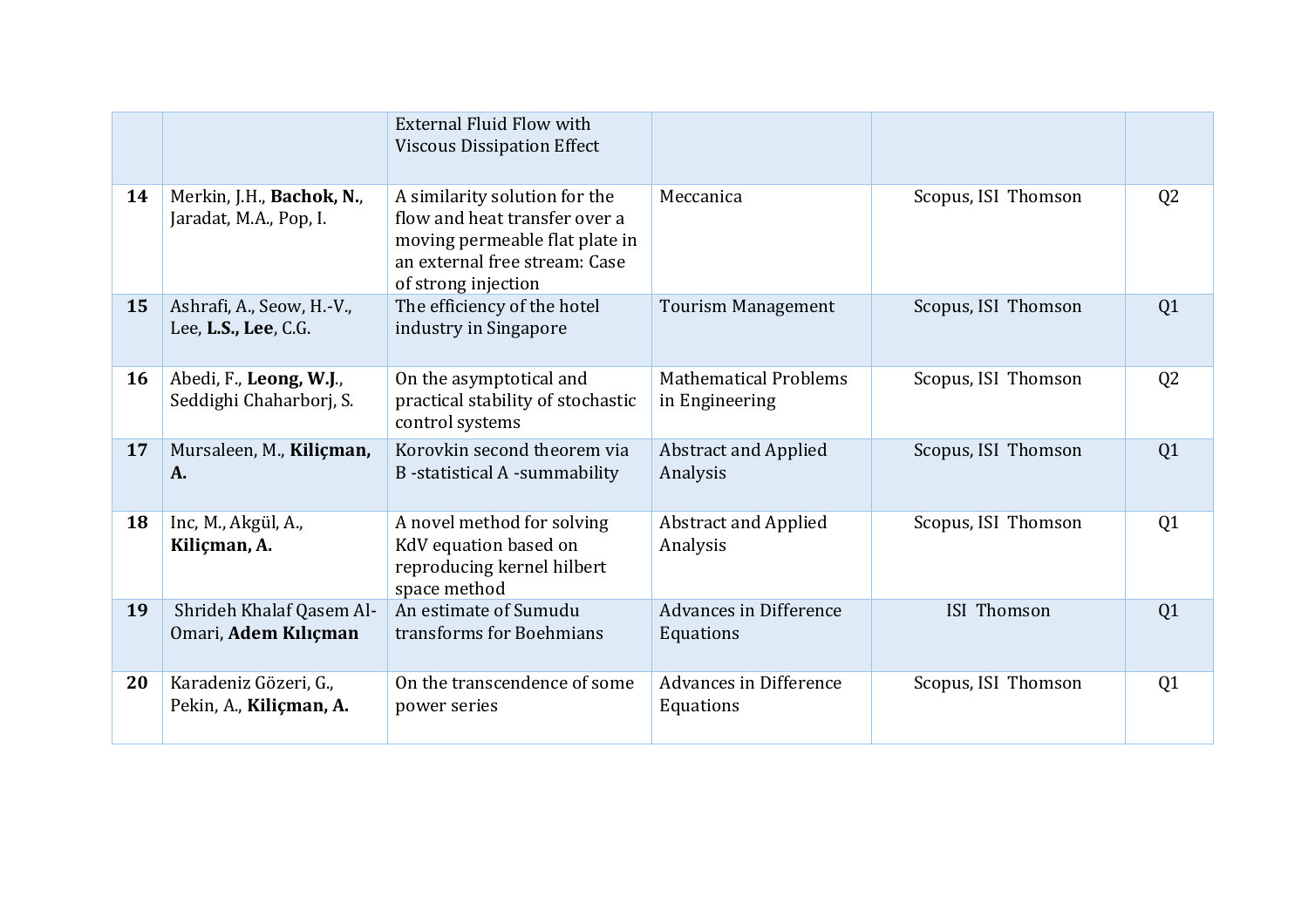| 21 | Mariasebastin Maria<br>Susai Manuel, Adem<br>Kılıçman, Gnanadhass<br>Britto Antony Xavier,<br>Rajan Pugalarasu and<br>Devadanam Suseela Dilip | An application on the second-<br>order generalized difference<br>equations                                                                 | Advances in Difference<br>Equations      | <b>ISI Thomson</b>  | Q1             |
|----|-----------------------------------------------------------------------------------------------------------------------------------------------|--------------------------------------------------------------------------------------------------------------------------------------------|------------------------------------------|---------------------|----------------|
| 22 | Kazemi Nasab, A.,<br>Kiliçman, A., Babolian, E.,<br>Pashazadeh Atabakan, Z.                                                                   | Wavelet analysis method for<br>solving linear and nonlinear<br>singular boundary value<br>problems                                         | <b>Applied Mathematical</b><br>Modelling | Scopus, ISI Thomson | Q1             |
| 23 | Tohidi, E., Soleymani, F.,<br>Kilicman, A.                                                                                                    | <b>Robustness of Operational</b><br>Matrices of Differentiation for<br>Solving State-Space Analysis<br>and Optimal Control Problems        | <b>Abstract and Applied</b><br>Analysis  | Scopus, ISI Thomson | Q1             |
| 24 | Toutounian, F., Tohidi, E.,<br>Kilicman, A.                                                                                                   | Fourier operational matrices<br>of differentiation and<br>transmission: Introduction<br>and applications                                   | <b>Abstract and Applied</b><br>Analysis  | Scopus, ISI Thomson | Q1             |
| 25 | Inc, M., Akgül, A.,<br>Kiliçman, A.                                                                                                           | A new application of the<br>reproducing kernel hilbert<br>space method to solve MHD<br>jeffery-hamel flows problem in<br>nonparallel walls | <b>Abstract and Applied</b><br>Analysis  | Scopus, ISI Thomson | Q1             |
| 26 | Farid, M., Leong, W.J.,<br>Malekmohammadi, N.,<br>Mamat, M.                                                                                   | Scaled diagonal gradient-type<br>method with extra update for<br>large-scale unconstrained<br>optimization                                 | <b>Abstract and Applied</b><br>Analysis  | Scopus, ISI Thomson | Q <sub>1</sub> |
| 27 | Abedi, F., Leong, W.J.                                                                                                                        | On exponential stability of<br>composite stochastic control<br>systems                                                                     | <b>Abstract and Applied</b><br>Analysis  | Scopus, ISI Thomson | Q1             |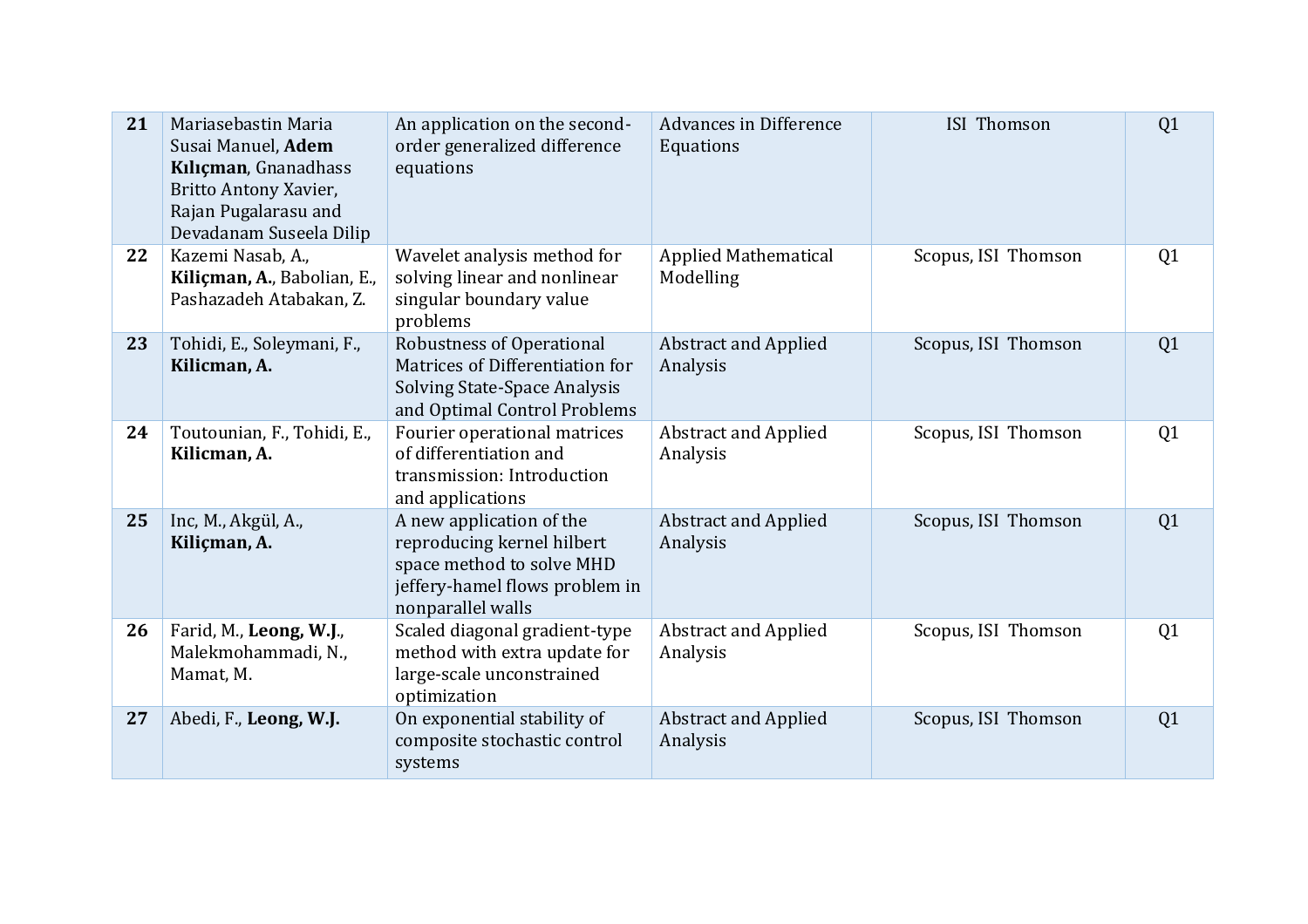| 28 | Elbeleze, A.A., Kiliçman,<br><b>A., Taib, B.M.</b>                                 | Homotopy perturbation<br>method for fractional black-<br>scholes european option<br>pricing equations using<br>sumudu transform | <b>Mathematical Problems</b><br>in Engineering | Scopus, ISI Thomson | Q <sub>2</sub> |
|----|------------------------------------------------------------------------------------|---------------------------------------------------------------------------------------------------------------------------------|------------------------------------------------|---------------------|----------------|
| 29 | Serkan Araci, Mehmet<br>Acikgoz and Adem<br>Kilicman                               | Extended r-adic q-invariant<br>integrals on Zp associated with<br>applications of umbral calculus                               | Advances in Difference<br>Equations            | Scopus, ISI Thomson | Q <sub>1</sub> |
| 30 | Pashazadeh Atabakan, Z.,<br>Kazemi Nasab, A.,<br>Kiliçman, A.,<br>Eshkuvatov, Z.K. | Numerical solution of<br>nonlinear fredholm integro-<br>differential equations using<br>spectral homotopy analysis<br>method    | <b>Mathematical Problems</b><br>in Engineering | Scopus, ISI Thomson | Q <sub>2</sub> |
| 31 | Rabiei, F., Ismail, F.,<br>Ahmadian, A., Salahshour,<br>S.                         | Numerical solution of second-<br>order fuzzy differential<br>equation using improved<br>runge-kutta nystrom method              | <b>Mathematical Problems</b><br>in Engineering | Scopus, ISI Thomson | Q <sub>2</sub> |
| 32 | Fadzilah Md Ali, Roslinda<br>Nazar, Norihan Md<br>Arifin and Ioan Pop              | Dual solutions in MHD flow on<br>a nonlinear porous shrinking<br>sheet in a viscous fluid                                       | <b>Boundary Value</b><br>Problems              | Scopus, ISI Thomson | Q <sub>2</sub> |
| 33 | Ghosh, D., Banerjee, S.                                                            | Projective synchronization of<br>time-varying delayed neural<br>network with adaptive scaling<br>factors                        | Chaos, Solitons and<br>Fractals                | Scopus, ISI Thomson | Q <sub>2</sub> |
| 34 | Muminov, Z., Ismail, F.,<br>Eshkuvatov, Z., Rasulov,<br>J.                         | On the discrete spectrum of a<br>model operator in fermionic<br>fock space                                                      | <b>Abstract and Applied</b><br>Analysis        | Scopus, ISI Thomson | Q <sub>1</sub> |
| 35 | Atangana, A., Kilicman,<br>A.                                                      | A novel integral operator<br>transform and its application                                                                      | <b>Mathematical Problems</b><br>in Engineering | Scopus, ISI Thomson | Q <sub>2</sub> |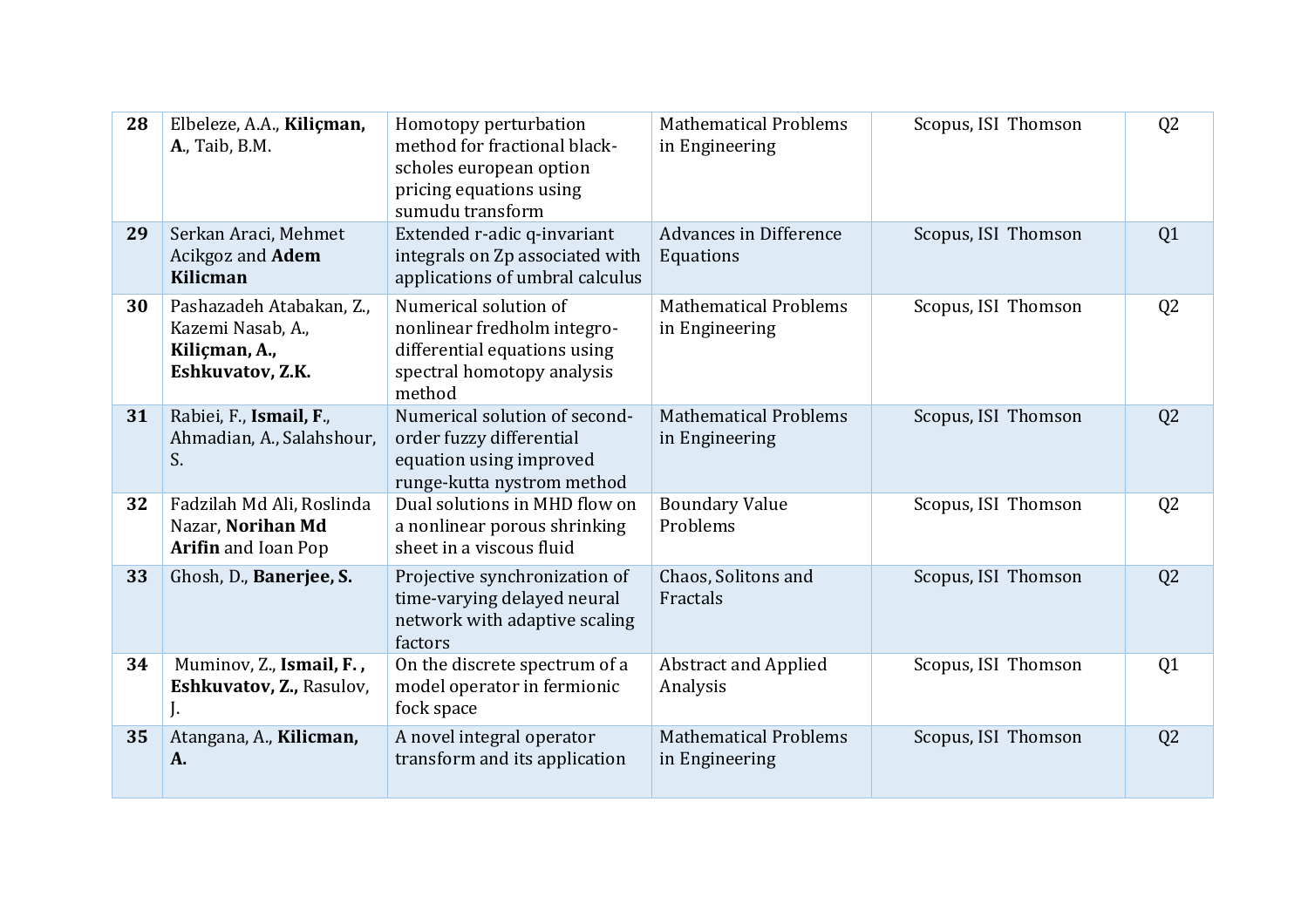|    |                                                                                     | to some FODE and FPDE with<br>some kind of singularities                                                                                          |                                                |                     |                |
|----|-------------------------------------------------------------------------------------|---------------------------------------------------------------------------------------------------------------------------------------------------|------------------------------------------------|---------------------|----------------|
| 36 | Shahriyar, M.R.B., Ismail,<br>F., Aghabeigi, S.,<br>Ahmadian, A., Salahshour,<br>S. | An eigenvalue-eigenvector<br>method for solving a system of<br>fractional differential<br>equations with uncertainty                              | <b>Mathematical Problems</b><br>in Engineering | Scopus, ISI Thomson | Q <sub>2</sub> |
| 37 | Nik Long, N.M.A.,<br>Khaldjigitov, A.A.,<br>Adambaev, U.                            | On the constitutive relations<br>for isotropic and transversely<br>isotropic materials                                                            | <b>Applied Mathematical</b><br>Modelling       | Scopus, ISI Thomson | Q1             |
| 38 | Rana, S., Midi, H.,<br>Fitrianto, A.                                                | Statistical significance of rank<br>regression                                                                                                    | <b>Applied Mathematical</b><br>Sciences        | Scopus, ISI Thomson | Q <sub>1</sub> |
| 39 | Ali Ahmadian, Mohamed<br><b>B. Suleiman, and Soheil</b><br>Salahshour               | An operational matrix based<br>on Legendre Polynomials for<br>Solving Fuzzy Fractional-order<br><b>Differential Equations</b>                     | <b>Abstract and Applied</b><br>Analysis        | Scopus, ISI Thomson | Q <sub>1</sub> |
| 40 | Pashazadeh Atabakan, Z.,<br>Kazemi Nasab, A.,<br>Kiliçman, A.                       | On solution of Fredholm<br>integrodifferential equations<br>using composite chebyshev<br>finite difference method                                 | <b>Abstract and Applied</b><br>Analysis        | Scopus, ISI Thomson | Q <sub>1</sub> |
| 41 | Nik Mohd Asri Nik Long,<br>Leefeng Koo, Tze Jin<br>Wong, and Melini Suali           | Mixed convection boundary<br>layers with prescribed<br>temperature in the unsteady<br>stagnation point flow toward a<br>stretching vertical sheet | <b>Mathematical Problems</b><br>in Engineering | Scopus, ISI Thomson | Q <sub>2</sub> |
| 42 | Kuchkarov, A.,<br>Ibragimov, G.,<br>Sotvoldiev, A.                                  | Linear discrete pursuit game<br>problem with total constraints                                                                                    | <b>Abstract and Applied</b><br>Analysis        | Scopus, ISI Thomson | Q <sub>1</sub> |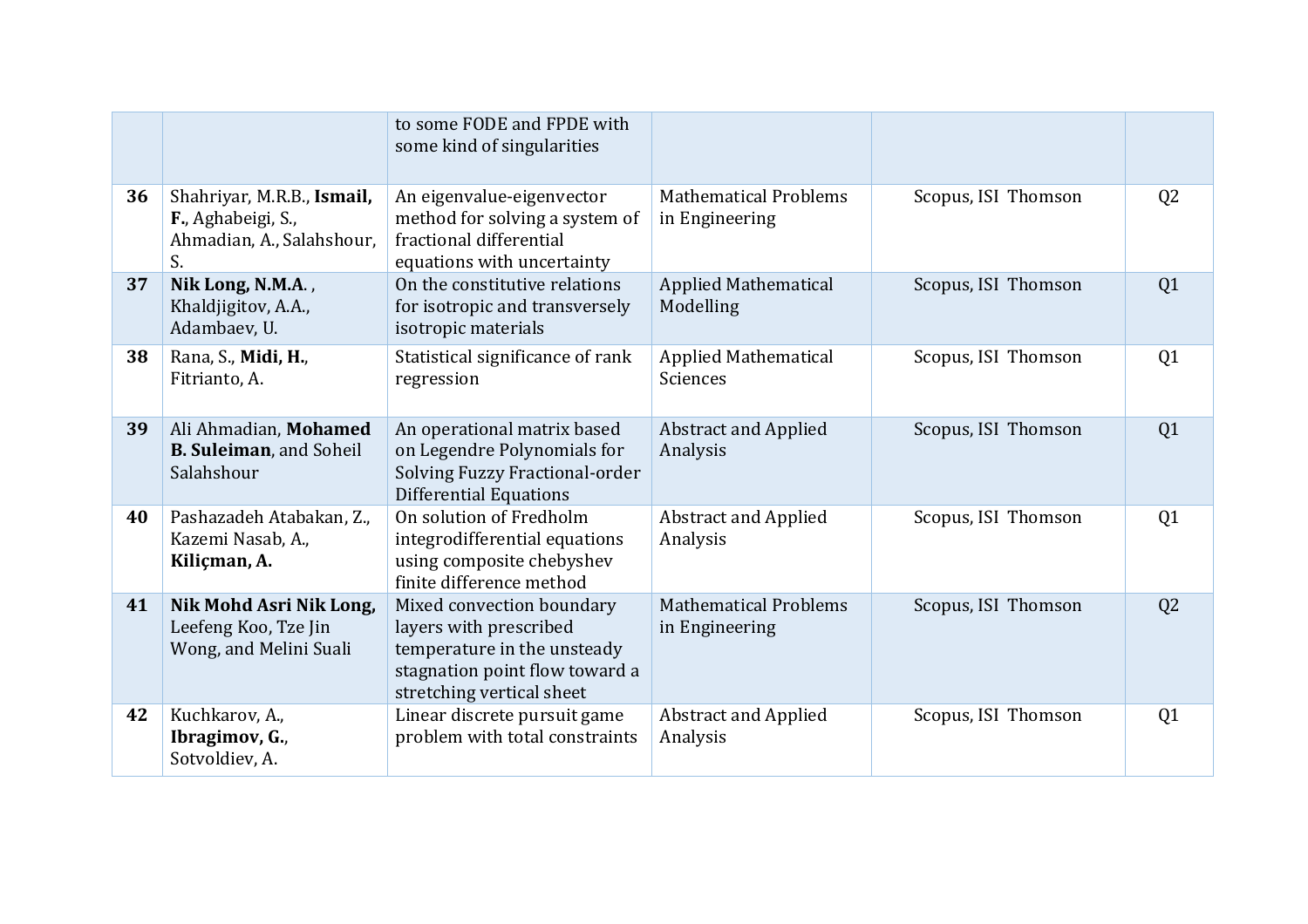| 43 | Saif, A., Othman, M.                                                                        | <b>SRA-MSDU: Enhanced A-MSDU</b><br>frame aggregation with<br>selective retransmission in<br>802.11n wireless networks                                                 | Journal of Network and<br><b>Computer Applications</b> | Scopus, ISI Thomson | Q <sub>2</sub> |
|----|---------------------------------------------------------------------------------------------|------------------------------------------------------------------------------------------------------------------------------------------------------------------------|--------------------------------------------------------|---------------------|----------------|
| 44 | M. Mechee, F. Ismail, N.<br>Senu & Z. Siri                                                  | Directly solving special second<br>order delay differential<br>equations using Runge-Kutta-<br>Nyström method                                                          | <b>Mathematical Problems</b><br>in Engineering         | Scopus, ISI Thomson | Q <sub>2</sub> |
| 45 | Mechee, M., Senu, N.,<br>Ismail, F., Nikouravan, B.,<br>Siri, Z.                            | A three-stage fifth-order<br>Runge-Kutta method for<br>directly solving special third-<br>order differential equation<br>with application to thin film<br>flow problem | <b>Mathematical Problems</b><br>in Engineering         | Scopus, ISI Thomson | Q <sub>2</sub> |
| 46 | You, K.Y., Lee, C.Y., Then,<br>Y.L., Chong, S.H.C., You,<br>L.L., Abbas, Z., Cheng,<br>E.M. | Precise moisture monitoring<br>for various soil types using<br>handheld microwave-sensor<br>meter                                                                      | <b>IEEE Sensors Journal</b>                            | Scopus, ISI Thomson | Q <sub>2</sub> |
| 47 | Kumar, D., Singh, J.,<br>Kiliçman, A.                                                       | An efficient approach for<br>fractional Harry Dym equation<br>by using Sumudu transform                                                                                | <b>Abstract and Applied</b><br>Analysis                | Scopus, ISI Thomson | Q1             |
| 48 | Al-Omari, S.K.Q.,<br>Kiliçman, A.                                                           | Unified treatment of the<br>Krätzel transformation for<br>generalized functions                                                                                        | <b>Abstract and Applied</b><br>Analysis                | Scopus, ISI Thomson | Q1             |
| 49 | Jeeva Sathya Theesar, S.,<br>Ariffin, M.R.K., Banerjee,<br>S.                               | Synchronization and a secure<br>communication scheme using<br>optical star network                                                                                     | Optics and Laser<br>Technology                         | Scopus, ISI Thomson | Q <sub>2</sub> |
| 50 | Priscilla Moses, Su Luan<br>Wong, Kamariah Abu<br>Bakar, Roanaini Mahmud                    | Perceived Usefulness and<br>Perceived Ease of Use:<br><b>Antecedents of Attitude</b>                                                                                   | Asia-Pacific Education<br>Researcher                   | Scopus, ISI Thomson | Q <sub>2</sub> |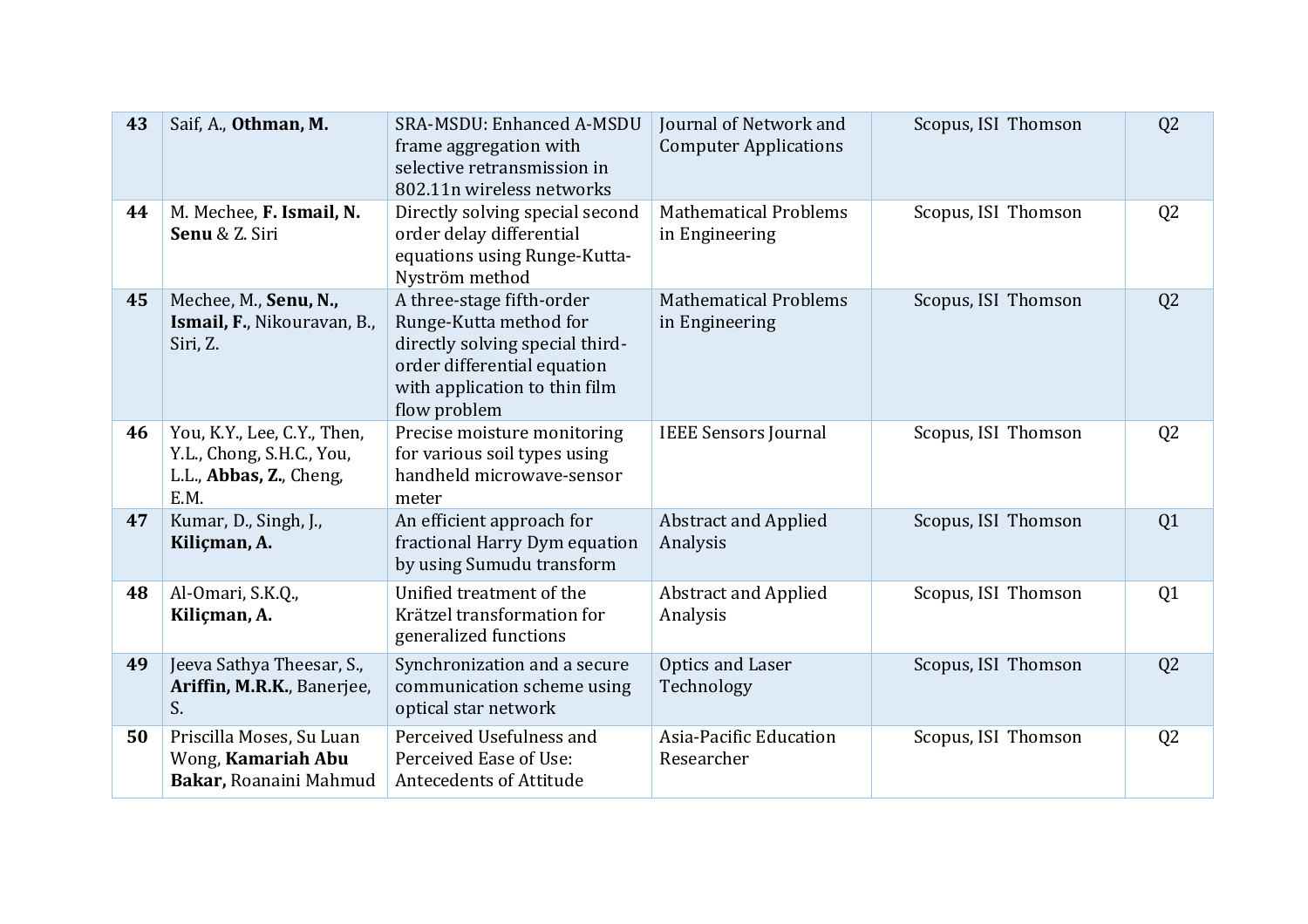|    |                                                                     | Towards Laptop Use Among<br><b>Science and Mathematics</b><br>Teachers in Malaysia                                                                              |                                                |                     |                |
|----|---------------------------------------------------------------------|-----------------------------------------------------------------------------------------------------------------------------------------------------------------|------------------------------------------------|---------------------|----------------|
| 51 | Al-Omari, S.K.Q., Klçman,<br>A.                                     | Some remarks on the extended<br>hartley-hilbert and fourier-<br>hilbert transforms of<br>boehmians                                                              | <b>Abstract and Applied</b><br>Analysis        | Scopus, ISI Thomson | Q <sub>1</sub> |
| 52 | Tohidi, E., Kiliçman, A.                                            | A collocation method based on<br>the bernoulli operational<br>matrix for solving nonlinear<br>BVPs which arise from the<br>problems in calculus of<br>variation | <b>Mathematical Problems</b><br>in Engineering | Scopus, ISI Thomson | Q <sub>2</sub> |
| 53 | Ghaemi, F. Yunus, R.<br>Ahmaian, A. Salahshour,<br>S. Suleiman, M   | <b>Application of Fuzzy Fractional</b><br>Kinetic Equations to Modelling<br>of the Acid Hydrolysis<br>Reaction                                                  | <b>Abstract and Applied</b><br>Analysis        | Scopus, ISI Thomson | Q <sub>1</sub> |
| 54 | Kiliçman, A., Borgohain,<br>S.                                      | Strongly almost lacunary i -<br>convergent sequences                                                                                                            | <b>Abstract and Applied</b><br>Analysis        | Scopus, ISI Thomson | Q <sub>1</sub> |
| 55 | Khalid, I.K., Mokhtar,<br>N.F.M., Arifin, N.M.                      | Uniform solution on the<br>combined effect of magnetic<br>field and internal heat<br>generation on rayleigh-Bénard<br>convection in micropolar fluid            | Journal of Heat Transfer                       | Scopus, ISI Thomson | Q <sub>2</sub> |
| 56 | Mat Yasin, M.H., Arifin,<br>N.M., Nazar, R., Ismail, F.,<br>Pop, I. | Mixed convection boundary<br>layer flow embedded in a<br>thermally stratified porous<br>medium saturated by a<br>nanofluid                                      | Advances in Mechanical<br>Engineering          | Scopus, ISI Thomson | Q <sub>2</sub> |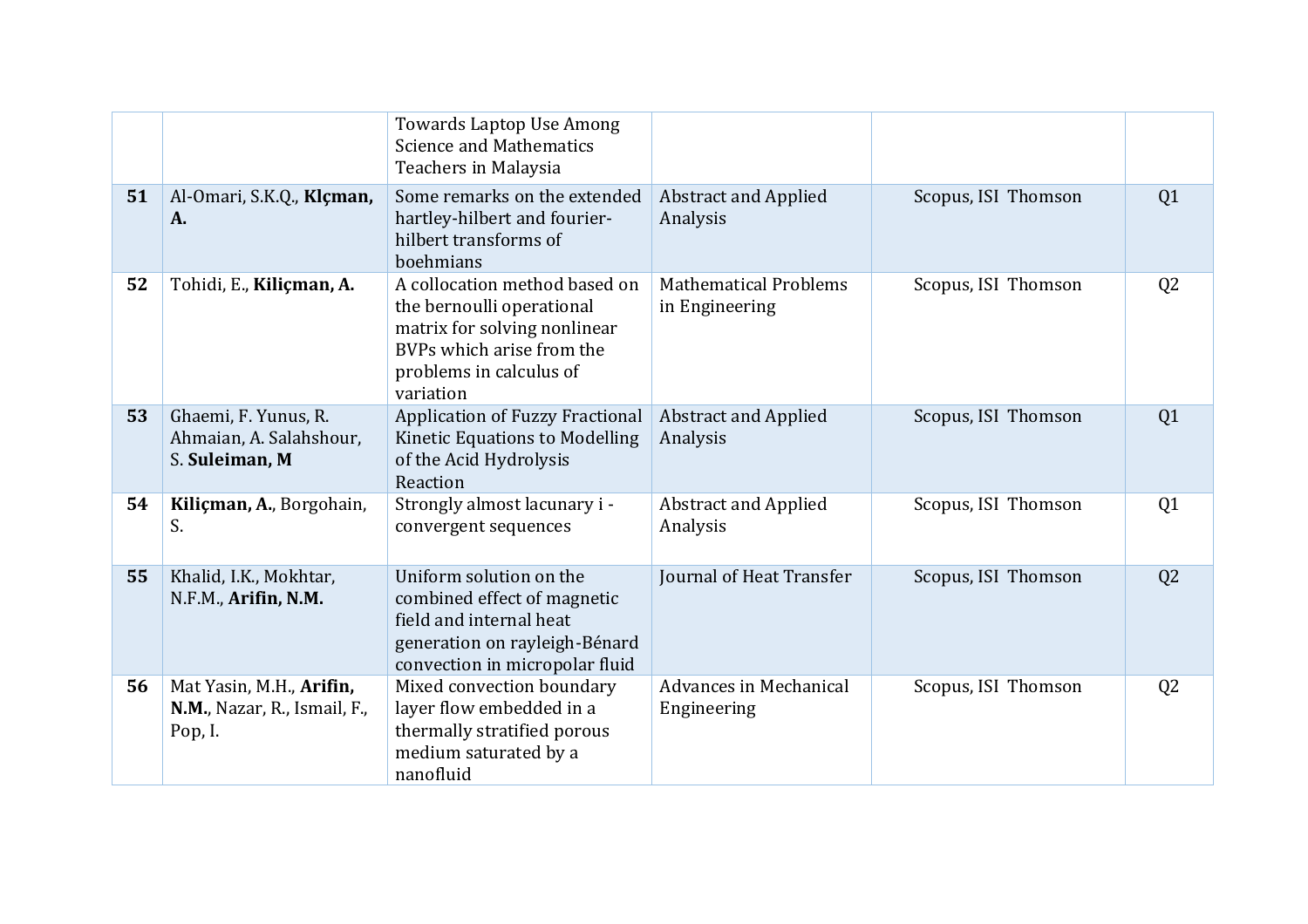| 57 | Bachok, N., Ishak, A.,<br>Nazar, R., Senu, N.                               | Stagnation-point flow over a<br>permeable<br>stretching/shrinking sheet in a<br>copper-water nanofluid                                                                                                                                 | <b>Boundary Value</b><br>Problems                      | Scopus, ISI Thomson | Q <sub>2</sub> |
|----|-----------------------------------------------------------------------------|----------------------------------------------------------------------------------------------------------------------------------------------------------------------------------------------------------------------------------------|--------------------------------------------------------|---------------------|----------------|
| 58 | Mursaleen, M., Sharma,<br>S.K., Kiliçman, A.                                | Sequence spaces defined by<br>musielak-orlicz function over<br>n-normed spaces                                                                                                                                                         | <b>Abstract and Applied</b><br>Analysis                | Scopus, ISI Thomson | Q <sub>1</sub> |
| 59 | Bachok, N., Ishak, A., Pop,<br>I.                                           | Stagnation point flow toward a<br>stretching/shrinking sheet<br>with a convective surface<br>boundary condition                                                                                                                        | Journal of the Franklin<br>Institute                   | Scopus, ISI Thomson | Q <sub>1</sub> |
| 60 | Seyedzadegan, M.,<br>Othman, M., Ali, B.M.,<br>Subramaniam, S.              | Zero-Degree algorithm for<br>Internet GateWay placement<br>in backbone wireless mesh<br>networks                                                                                                                                       | Journal of Network and<br><b>Computer Applications</b> | Scopus, ISI Thomson | Q <sub>2</sub> |
| 61 | Maulidiani, Abas, F.,<br>Khatib, A., Shitan, M.,<br>Shaari, K., Lajis, N.H. | <b>Comparison of Partial Least</b><br><b>Squares and Artificial Neural</b><br>Network for the prediction of<br>antioxidant activity in extract<br>of Pegaga (Centella) varieties<br>from 1H Nuclear Magnetic<br>Resonance spectroscopy | <b>Food Research</b><br>International                  | Scopus, ISI Thomson | Q <sub>1</sub> |
| 62 | Moo, K.W., Senu, N.,<br>Ismail, F., Suleiman, M.                            | New phase-fitted and<br>amplification-fitted fourth-<br>order and fifth-order runge-<br>kutta-nyström methods for<br>oscillatory problems                                                                                              | <b>Abstract and Applied</b><br>Analysis                | Scopus, ISI Thomson | Q <sub>1</sub> |
| 63 | Tohidi, E., Pasban, A.,<br>Kilicman, A., Noghabi,<br>S.L.                   | An efficient pseudospectral<br>method for solving a class of<br>nonlinear optimal control<br>problems                                                                                                                                  | <b>Abstract and Applied</b><br>Analysis                | Scopus, ISI Thomson | Q <sub>1</sub> |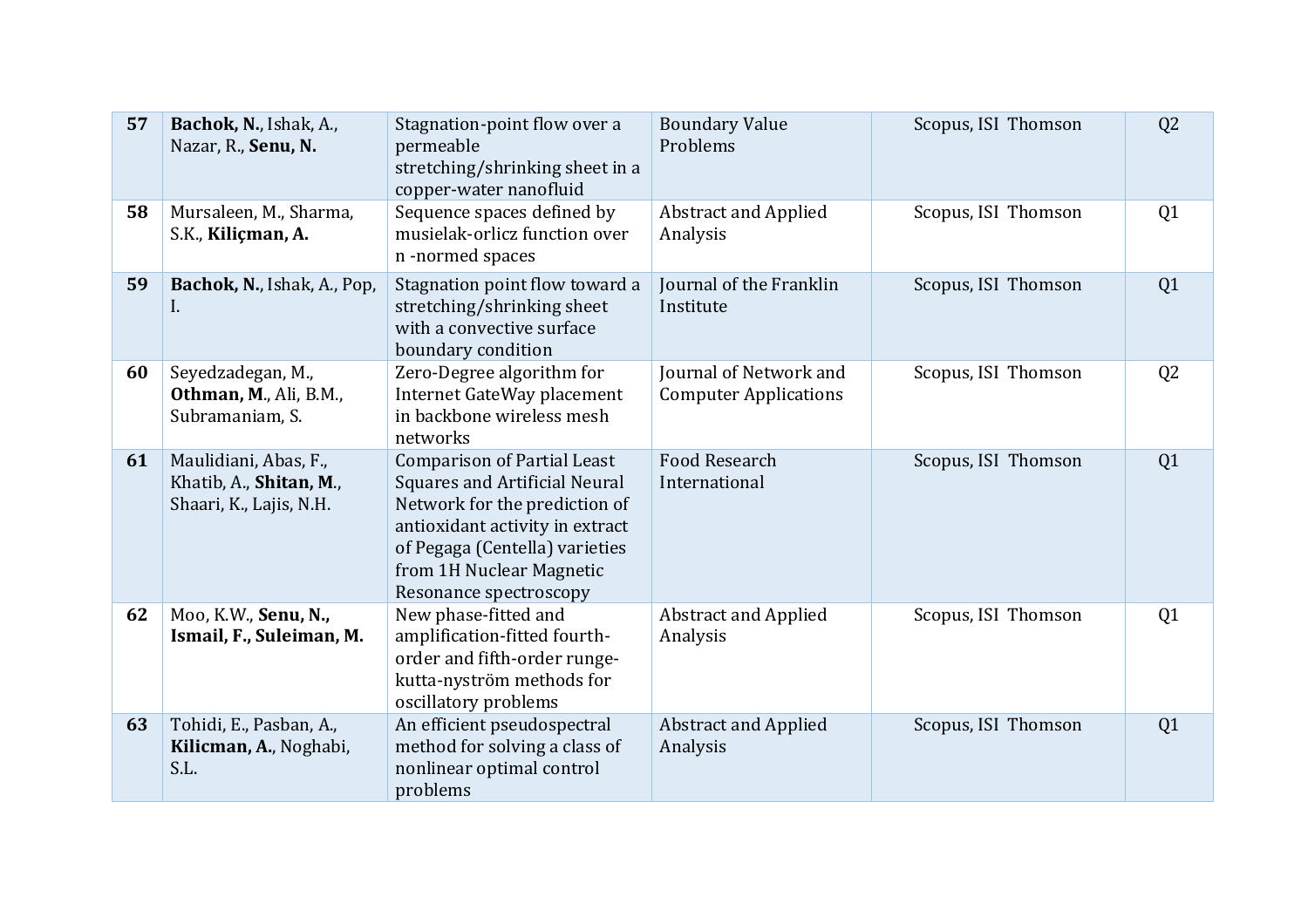| 64 | Al-Omari, S.K.Q.,<br>Kiliçman, A.                                                                           | On the generalized Hartley and<br>Hartley-Hilbert<br>transformations                                                                               | Advances in Difference<br>Equations                            | Scopus, ISI Thomson | Q <sub>1</sub> |
|----|-------------------------------------------------------------------------------------------------------------|----------------------------------------------------------------------------------------------------------------------------------------------------|----------------------------------------------------------------|---------------------|----------------|
| 65 | Ghomanjani, F., Kiliçman,<br>A., Effati, S.                                                                 | Numerical solution for IVP in<br>volterra type linear<br>integrodifferential equations<br>system                                                   | <b>Abstract and Applied</b><br>Analysis                        | Scopus, ISI Thomson | Q1             |
| 66 | Inc, M., Akgül, A.,<br>Kiliçman, A.                                                                         | Numerical solutions of the<br>second-order one-dimensional<br>telegraph equation based on<br>reproducing kernel hilbert<br>space method            | <b>Abstract and Applied</b><br>Analysis                        | Scopus, ISI Thomson | Q <sub>1</sub> |
| 67 | Bennell, J.A., Soon Lee, L.,<br>Potts, C.N.                                                                 | A genetic algorithm for two-<br>dimensional bin packing with<br>due dates                                                                          | International Journal of<br><b>Production Economics</b>        | Scopus, ISI Thomson | Q <sub>1</sub> |
| 68 | Shabanzadeh, P., Senu, N.,<br>Shameli, K., Ismail, F.                                                       | Application of artificial neural<br>network (ann) for prediction<br>diameter of silver<br>nanoparticles biosynthesized<br>in curcuma longa extract | Digest Journal of<br>Nanomaterials and<br><b>Biostructures</b> | Scopus, ISI Thomson | Q <sub>2</sub> |
| 69 | Hashim, N., Pflanz, M.,<br>Regen, C., Janius, R.B.,<br>Abdul Rahman, R., Osman,<br>A., Shitan, M., Zude, M. | An approach for monitoring<br>the chilling injury appearance<br>in bananas by means of<br>backscattering imaging                                   | Journal of Food<br>Engineering                                 | Scopus, ISI Thomson | Q <sub>1</sub> |
| 70 | Hoo Yann Seong,<br>Zanariah Abdul Majid,<br>and Fudziah Ismail                                              | Solving Second-Order Delay<br>Differential Equations by<br>Direct Adams-Moulton Method                                                             | <b>Mathematical Problems</b><br>in Engineering                 | Scopus, ISI Thomson | Q <sub>2</sub> |
| 71 | Karimi Dizicheh, A.,<br>Salahshour, S., Ismail,<br>F.B.                                                     | A note on "numerical solutions<br>of fuzzy differential equations                                                                                  | <b>Fuzzy Sets and Systems</b>                                  | Scopus, ISI Thomson | Q <sub>1</sub> |